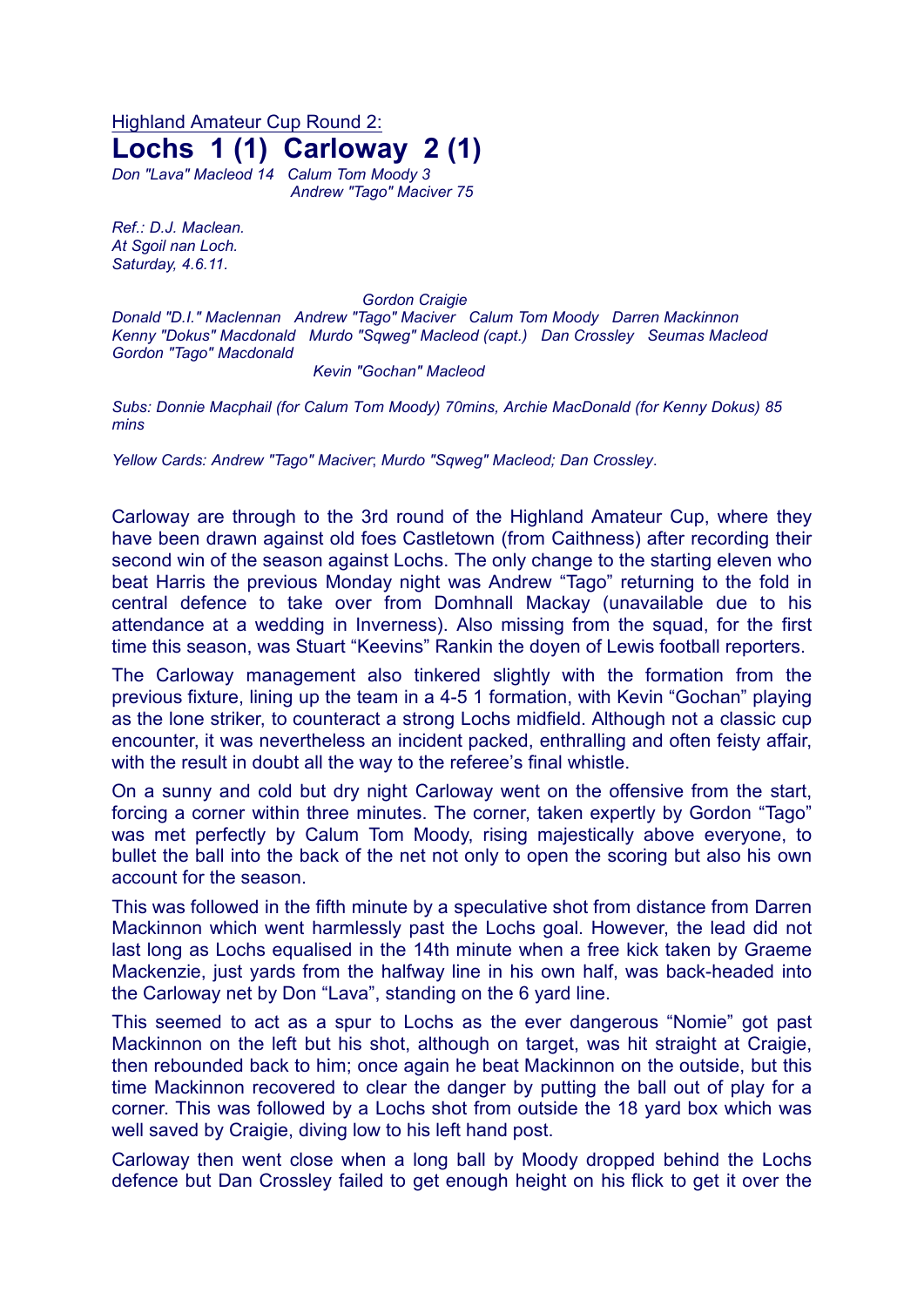onrushing Black. Then, from a Carloway throw in on the left the ball was backheaded by "Gochan" into the path of Seumas Macleod, on the edge of the eighteen yard line, but by taking a second touch he allowed David Macmillan time to block his route to goal and he was forced to shoot wide of the Lochs post.

In the  $27<sup>th</sup>$  minute Peter Mackenzie won the ball in the centre of the park and sent "Nomie" clear on the left; he beat Mackinnon on his outside using his left foot to control the ball, reached the touch line, switched the ball to his right foot and shot into the side netting, when the best option was to cut the ball back to the onrushing Peter Mackenzie, who was unmarked at the corner of the box. Carloway immediately went up the park with Mackinnon on the overlap and he sent in a low cross across the face of the goal but fortunately for Lochs it fell to Graeme Mackenzie, who hooked it away unconvincingly for a corner.

Craigie was then once again called into action when he again dived low, this time to his right, to prevent a certain goal from Peter "Robbie" Mackenzie's shot from twenty yards. As the first half drew to a close, "Nomie" picked up the ball on the left, cut inside along the 18 yard line, but his mishit shot. The ball landed at the feet of a Lochs player who drove it across the face of the Carloway goalmouth, only for Moody to hook it off "Lava's" toes two yards from the line.

The second half continued at the same frenetic pace. Lochs appealed for a penalty when a forward collided with the Craigie in the box but the linesman was well placed to dismiss their claims. Lochs then forced a succession of corners and free kicks but the Carloway defence stood resolute and weathered the storm.

In the sixtieth minute a "one two" between Seumas Macleod and Gordon "Tago" left "Tago" with a sight of goal but he completely mishit his shot and it went well wide. Then, in the sixty seventh minute Carloway were forced into a substitution when the influential Moody, who had been a colossus in the centre of defence, was forced to come off. He was replaced by Donnie Macphail who went into the midfield slot vacated by Seumas Macleod, who dropped back into the heart of the defence in place of Moody. Fortunately both players made a seamless and smooth transition into their new roles and, crucially, the balance of the team remained unaffected.

The game continued to ebb and flow until the defining moment of the game in the 75th minute when Andrew "Tago" dispossessed "Nomie" in his own half, nutmegged him, glided past the onrushing Macmillan and attempted a diagonal ball behind the Lochs defence which promptly landed back at his feet; He then took two touches before blasting the ball, from fully 30 yards, into the top left hand corner of the Lochs goal. It was a truly spectacular effort, worthy of winning any match and sparked delight amongst the sizeable travelling support. Shortly afterwards the captain, "Sqweg", had a goalbound, overhead kick (of which Dennis Law would have been proud) well saved by Black.

Lochs continued to press in the final minutes in an attempt to force extra time and at the death they nearly succeeded but "Gochan" cleared the header off the line.

This was a tremendous result for the side where every player played his part; you can't beat this Lochs team without every player making a worthwhile contribution. As for man of the match, there were a few candidates as you would expect if you beat Lochs on their home patch. Calum Tom was immense for the 67 minutes he played; Andrew "Tago" also is worthy of special mention, but I feel I have to pick Seumas Macleod, not only for his performance in midfield but also the maturity and